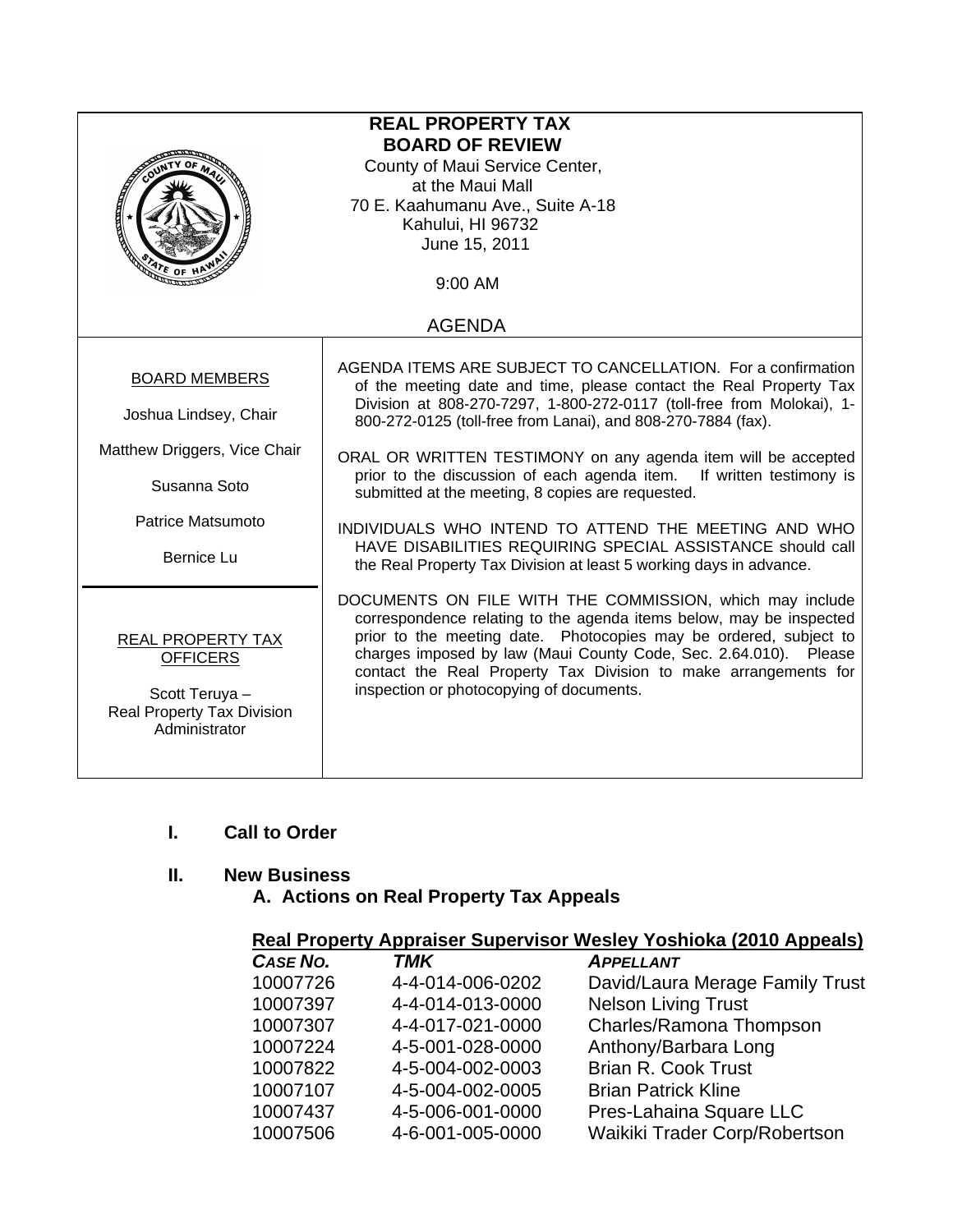## **Real Property Appraiser Supervisor Wesley Yoshioka contin.**

| CASE NO. | TMK              | <b>APPELLANT</b>                  |
|----------|------------------|-----------------------------------|
| 10007502 | 4-5-001-006-0000 | Waikiki Trader Corp/Robertson     |
| 10007503 | 4-6-001-029-0000 | Waikiki Trader Corp/Robertson     |
| 10007324 | 4-6-008-002-0000 | <b>McDougal Properties I LLC</b>  |
| 10007562 | 4-6-008-012-0000 | <b>Diamond Family Investments</b> |
| 10007415 | 4-6-008-023-0000 | Whaler's Wharf, Ltd               |
| 10007416 | 4-6-008-026-0000 | Whaler's Wharf, Ltd               |
| 10007413 | 4-6-008-031-0000 | Whaler's Wharf, Ltd               |
| 10007408 | 4-6-008-069-0000 | Whaler's Wharf, Ltd               |
| 10007409 | 4-6-008-070-0000 | Whaler's Wharf, Ltd               |
| 10007410 | 4-6-008-071-0000 | Whaler's Wharf, Ltd               |
| 10007412 | 4-6-008-072-0000 | Whaler's Wharf, Ltd               |
| 10007328 | 4-6-009-007-0000 | Loko Maui, LLC                    |
| 10007071 | 4-6-009-008-0000 | Christopher K. Crabb              |
| 10007326 | 4-6-009-010-0000 | <b>SF-18</b>                      |
| 10007124 | 4-6-009-011-0000 | Harry/Jeanette Weinberg           |
| 10007535 | 4-6-020-009-0000 | Makila Land Co., LLC              |
| 10007537 | 4-6-021-001-0000 | Makila Land Co., LLC              |
| 10007540 | 4-6-021-004-0000 | Makila Land Co., LLC              |
| 10007541 | 4-6-021-015-0000 | Makila Land Co., LLC              |
| 10007543 | 4-6-022-001-0000 | Makila Land Co., LLC              |
|          |                  |                                   |

## **Real Property Appraiser Kyle Shimizu (2010 Appeals)**

| <b>TMK</b>       | <b>APPELLANT</b>                 |
|------------------|----------------------------------|
| 4-5-003-009-0005 | Gary D Crase                     |
| 4-5-003-009-0007 | Brian H. Hoyle                   |
| 4-5-003-009-0013 | <b>Stanley Gerald Dunn Trust</b> |
| 4-5-011-001-0034 | Steven M. Bucklin                |
| 4-6-011-008-0185 | <b>McKnew Family Trust</b>       |
|                  |                                  |

## **Real Property Appraiser Lewis Dela Cruz (2010 Appeals)**

| CASE NO. | <b>TMK</b>       | <b>APPELLANT</b>                         |
|----------|------------------|------------------------------------------|
| 10007444 | 3-2-001-002-0000 | RDD, LLC (Conservation)                  |
| 10007434 | 3-2-001-002-0000 | RDD, LLC (Agricultural)                  |
| 10007446 | 3-2-001-003-0000 | Aaron, LLC                               |
| 10007441 | 3-2-002-001-0000 | Kapuna Seaside, LLC                      |
| 10007440 | 3-2-002-018-0000 | Kapuna Seaside, LLC                      |
| 10007386 | 3-2-008-067-0000 | <b>Waihe'e Housing Opportunities LLC</b> |
| 10007684 | 3-3-001-016-0000 | Kehalani Holdings Company                |
| 10007688 | 3-3-001-039-0000 | Kehalani Holdings Company                |
| 10007692 | 3-3-001-105-0000 | Kehalani Holdings Company                |
| 10007696 | 3-5-001-064-0000 | Kehalani Holdings Company                |
| 10007698 | 3-5-001-075-0000 | Kehalani 217 Maui LLC                    |
| 10007702 | 3-5-001-080-0000 | Kehalani Mauka LLC                       |
| 10007126 | 3-3-002-001-0000 | Wahi Ho'omalu Limited Partnership        |
| 10007127 | 3-3-002-026-0000 | Wahi Ho'omalu Limited Partnership        |
| 10007265 | 3-5-002-003-0000 | Wailuku Kuikahi LLC                      |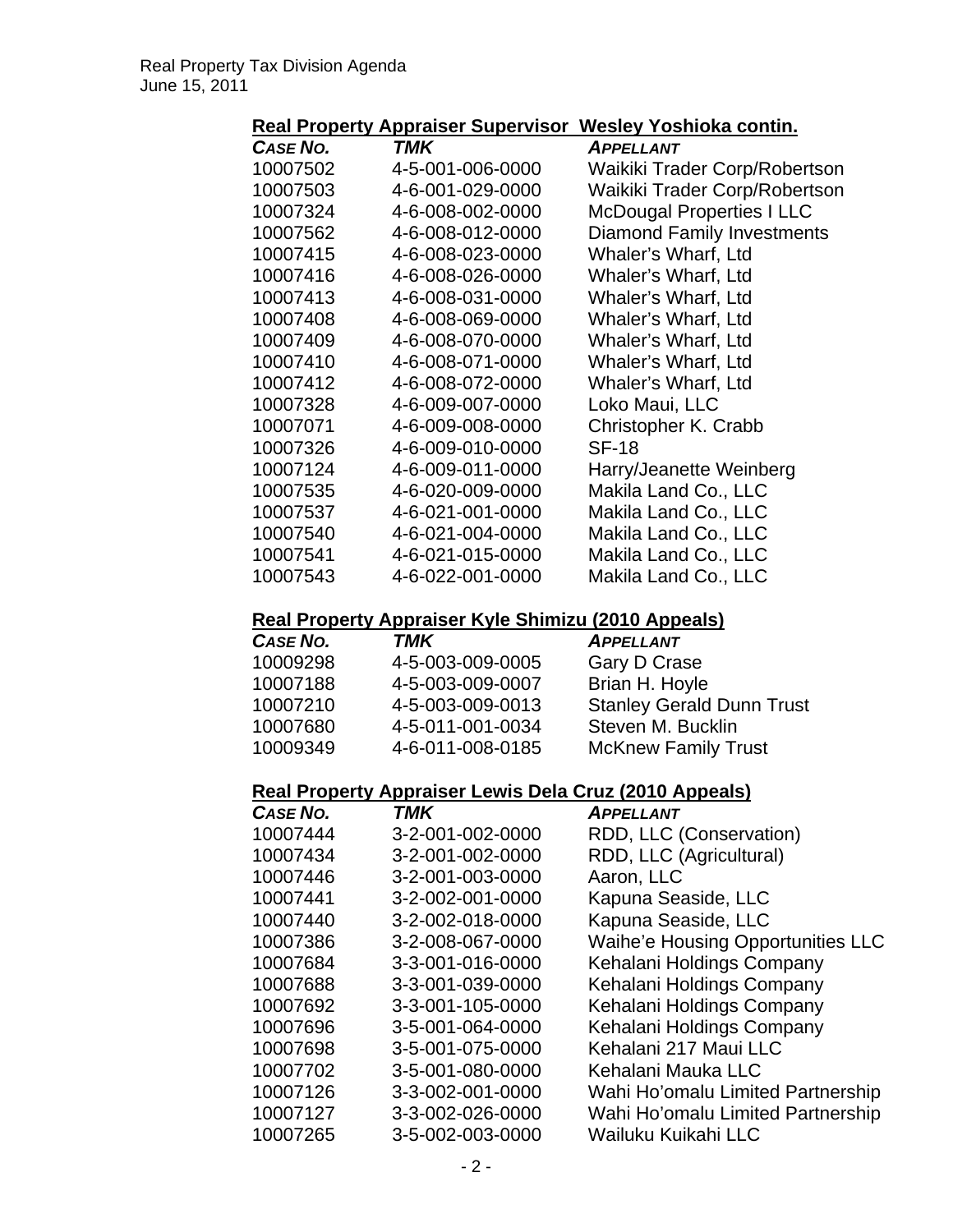#### **Real Property Appraiser Lewis Dela Cruz contin.**

| CASE NO. | TMK              | <b>APPELLANT</b>       |
|----------|------------------|------------------------|
| 10007380 | 3-6-004-005-0000 | Waikapu Mauka Partners |
| 10007336 | 3-6-004-008-0000 | Allen Ting, III        |
| 10007784 | 3-6-004-009-0000 | <b>THP Associates</b>  |
| 10007382 | 3-6-004-013-0000 | <b>THP Associates</b>  |
| 10007206 | 3-8-037-026-0000 | Sand Hill View LLC     |

## **Real Property Appraiser Kari Stockwell (2010 Appeals)**

| Kaanapali Keys TIO Asso.   |
|----------------------------|
|                            |
| Kaanapali Keys TIO Asso.   |
| Kaanapali Keys TIO Asso.   |
| Kaanapali Keys TIO Asso.   |
|                            |
| Michael/Beverly Herrington |
|                            |
|                            |
| Cristina Lynn Amador Trust |
|                            |

#### **Real Property Appraiser Ed Pa'a (2010 Appeals)**

| CASE NO. | TMK              | <b>APPELLANT</b>            |
|----------|------------------|-----------------------------|
| 10007656 | 4-6-002-007-0004 | <b>Gilbert Miller</b>       |
| 10007635 | 4-6-002-007-0007 | Charles/Cila Stoddard       |
| 10009362 | 4-6-002-007-0008 | <b>Gerald Albert Miller</b> |

## **Real Property Appraiser Joy Makua (2009 Appeals)**

| <b>CASE NO.</b> | TMK              | <b>APPELLANT</b>                |
|-----------------|------------------|---------------------------------|
| 09003466        | 2-1-007-007-0000 | Makena Point Ltd                |
| 09005628        | 2-1-008-119-0111 | Joseph M. Polito                |
| 09003457        | 2-1-011-008-0000 | <b>Stephen Finn</b>             |
| 09003467        | 2-1-011-012-0000 | Rancho Manana Golf Club LP      |
| 09006122        | 2-1-011-028-0000 | James H. Schloemer              |
| 09002801        | 2-1-021-028-0000 | <b>GFC Properties LLC</b>       |
| 09002712        | 2-1-023-004-0069 | Syzygy LP                       |
| 09003468        | 2-1-023-005-0021 | George/Susan Swindells Trustees |
| 09003471        | 2-1-023-006-0024 | George/Susan Swindells Trustees |
| 09003455        | 2-1-023-006-0002 | <b>Richard Ben Komen Trust</b>  |
| 09005376        | 2-1-023-006-0034 | <b>MMS Investment Trust LLC</b> |
| 09003387        | 2-1-023-006-0036 | <b>MMS Investment Trust LLC</b> |
| 09003472        | 2-1-024-059-0000 | Pirie Resource Management Ltd   |
| 09004604        | 2-1-026-010-0000 | William T. Ghean                |